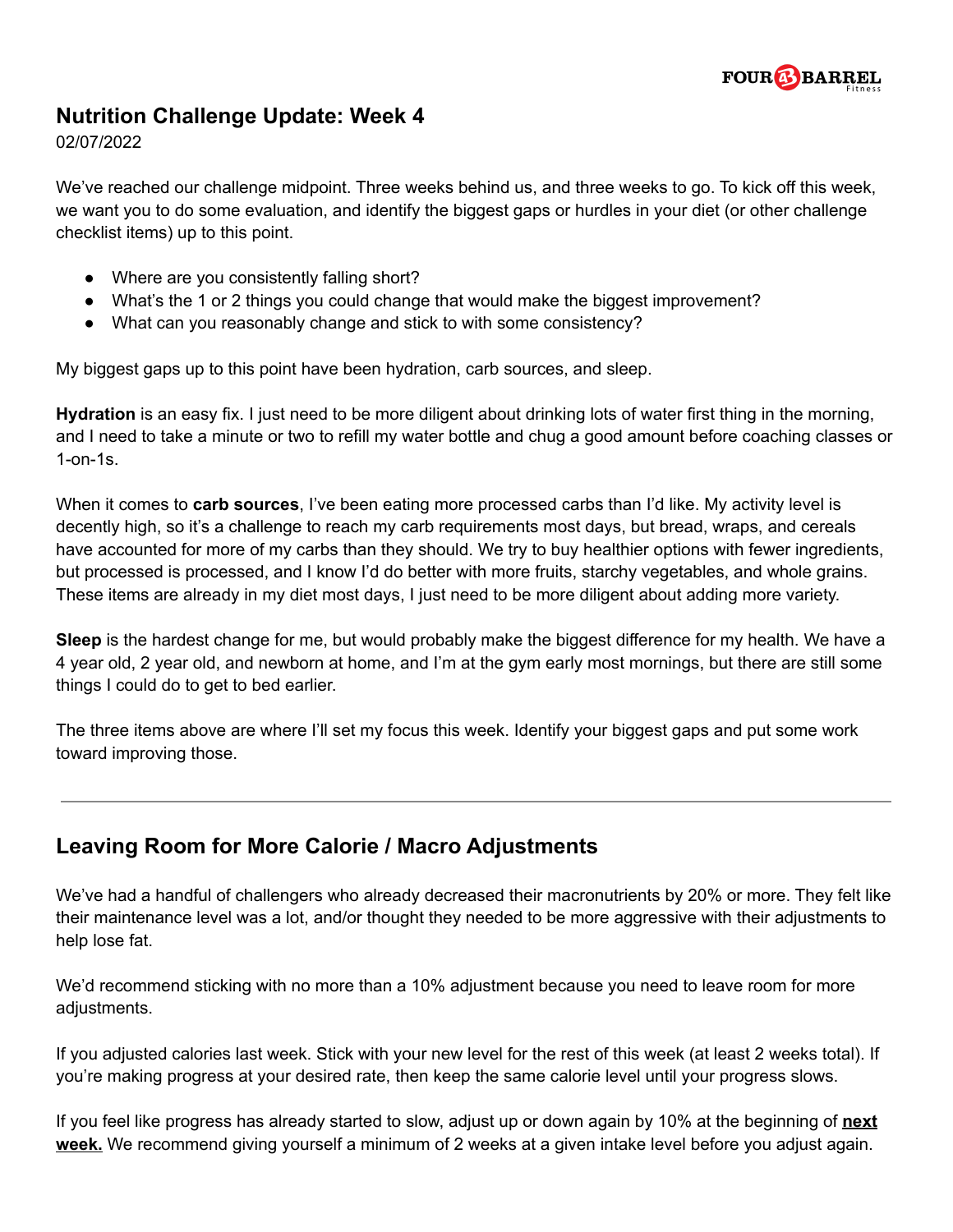

After adjusting your intake 2-3 times during the course of a diet, your daily calories end-up at the low end (for loss) or high end (for gain) of what's healthy for your body. In the case of fat loss, you'll start sacrificing lean tissue, and for muscle gain, your body will convert the overabundance of calories to fat.

Here's an example of what calorie reductions during the challenge might look like for an active person with an ideal body weight of 138#:

| <b>Phase</b>     | <b>Approx Length</b> | <b>Daily Calories</b> | Р   | C   | F  |
|------------------|----------------------|-----------------------|-----|-----|----|
| Maintenance      | 2 weeks              | 2200                  | 138 | 248 | 73 |
| Cut 1            | 2 weeks              | 1980                  | 138 | 220 | 61 |
| Cut 2            | 2 weeks              | 1782                  | 138 | 195 | 50 |
| Cut <sub>3</sub> | 2 weeks              | 1604                  | 138 | 173 | 40 |

Their protein remains at 138 throughout the challenge, but carbs and fat fall by 10% every two weeks. Once their **fat intake starts to drop below 0.3 grams per pound of body weight,** that's where they should stop their reductions - 0.3 grams per pound is the minimum amount of dietary fat recommended for healthy hormone function.

You don't have to make adjustments every 2 weeks. This is just an example. Some people may get through an 8 week diet with only 1 or 2 adjustments up or down. Adjustments should only be made when progress starts to slow. You shouldn't be addicted to the scale, but this where consistently tracking your weight comes in handy.

After the challenge, you shouldn't stop your diet, we'd recommend extending your diet to at least 8 weeks, but no more than 12.

Then when your diet ends, return to your maintenance level for 6-8 weeks before trying to gain or lose again.

*\*We'll give more direction on setting new maintenance levels in our final weekly update.*

## **Eat Dense Carbs Post-Workout**

We mentioned it during the challenge presentation, but wanted to reiterate that your post workout meal should be your highest carb meal of the day. While a piece of fruit with your protein shake may give you a small dose of carbs, you likely need more.

As an example, my total daily carb intake on training days is 320 grams. While most of my meals range between 45 and 55 grams of carbohydrate, I eat 110 grams in my post workout meal.

After high intensity exercise coupled with resistance training, your body needs a much bigger dose of carbohydrate to help replenish muscle glycogen, and to help with recovery.